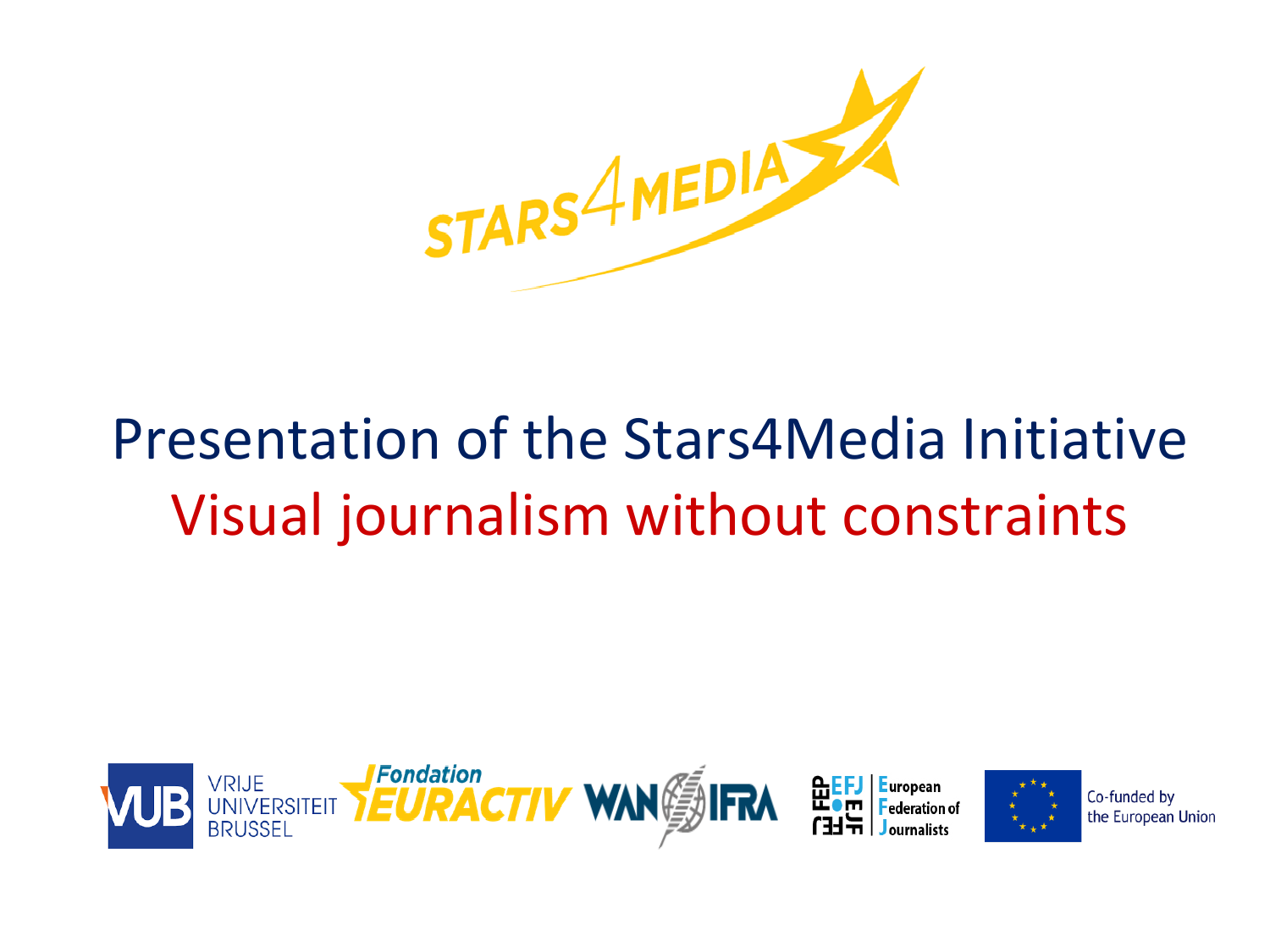## **Team's presentation**



**Core team / EFE, all work as photographers and photo editors:**  Alberto Estévez (Barcelona) Javier Etxezarreta (San Sebastián) Juan Carlos Cárdenas (Valencia)

**Supervising Manager / EFE:**  Carmen Bond (Madrid)

**Frameright:**  Ilkka Järstä CTO (Helsinki) Marina Ekroos CEO (Berlin)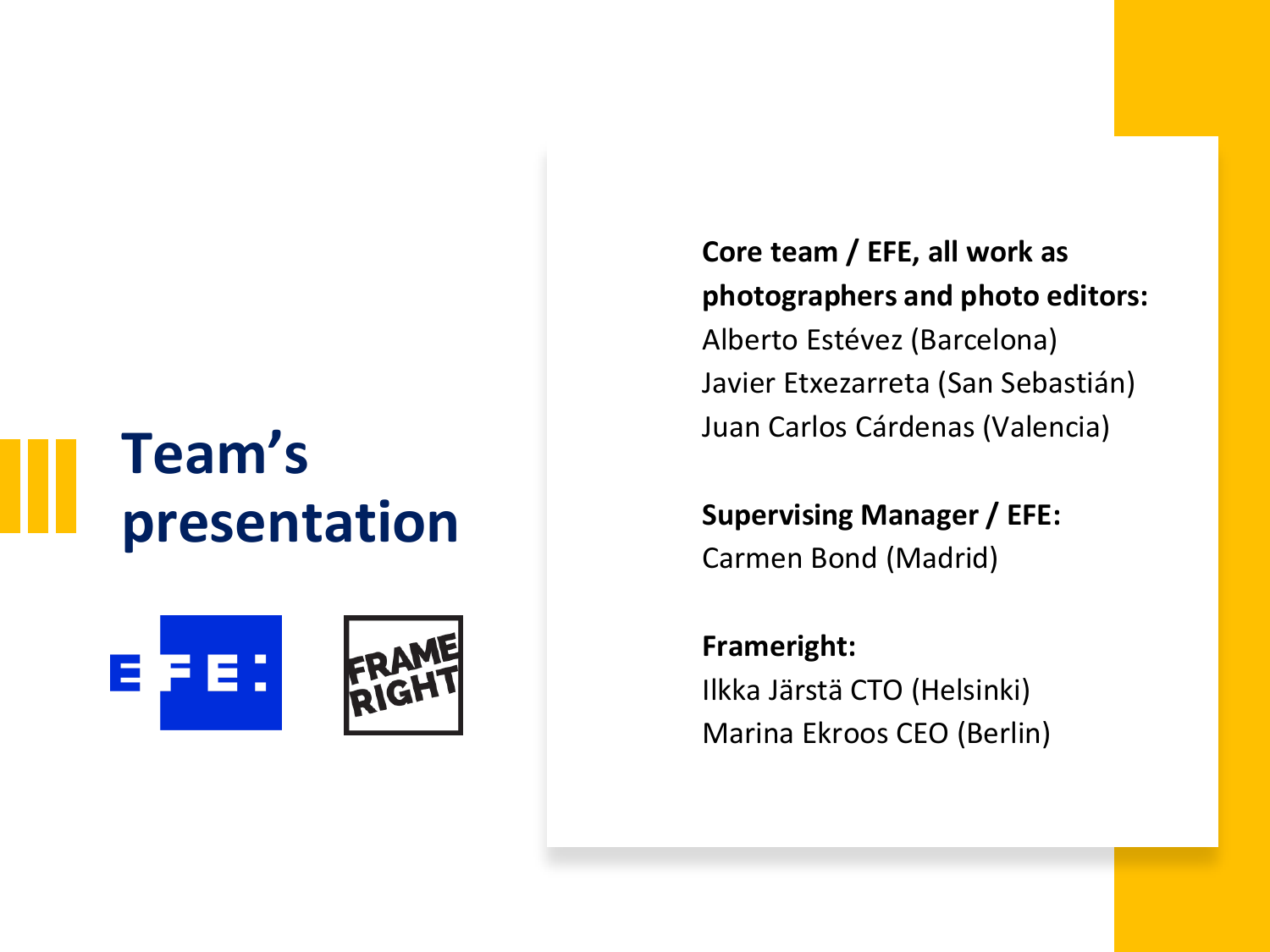## **Initiative's summary**

- Innovation for visual journalism: our mission is to correct the direction of visual journalism with the right kind of technological choices.
- We joined without a partner and were paired with EFE.
- The action plan was to educate, learn, adjust and implement.

#### **Initial questions:**

- 1. Where in the workflow does Frameright technology fit?
- 2. What are image agency workflows like? How do EFE's systems work and how to integrate with them?
- 3. Does it make business sense? How to add value for end customers, e.g. media houses and publishers?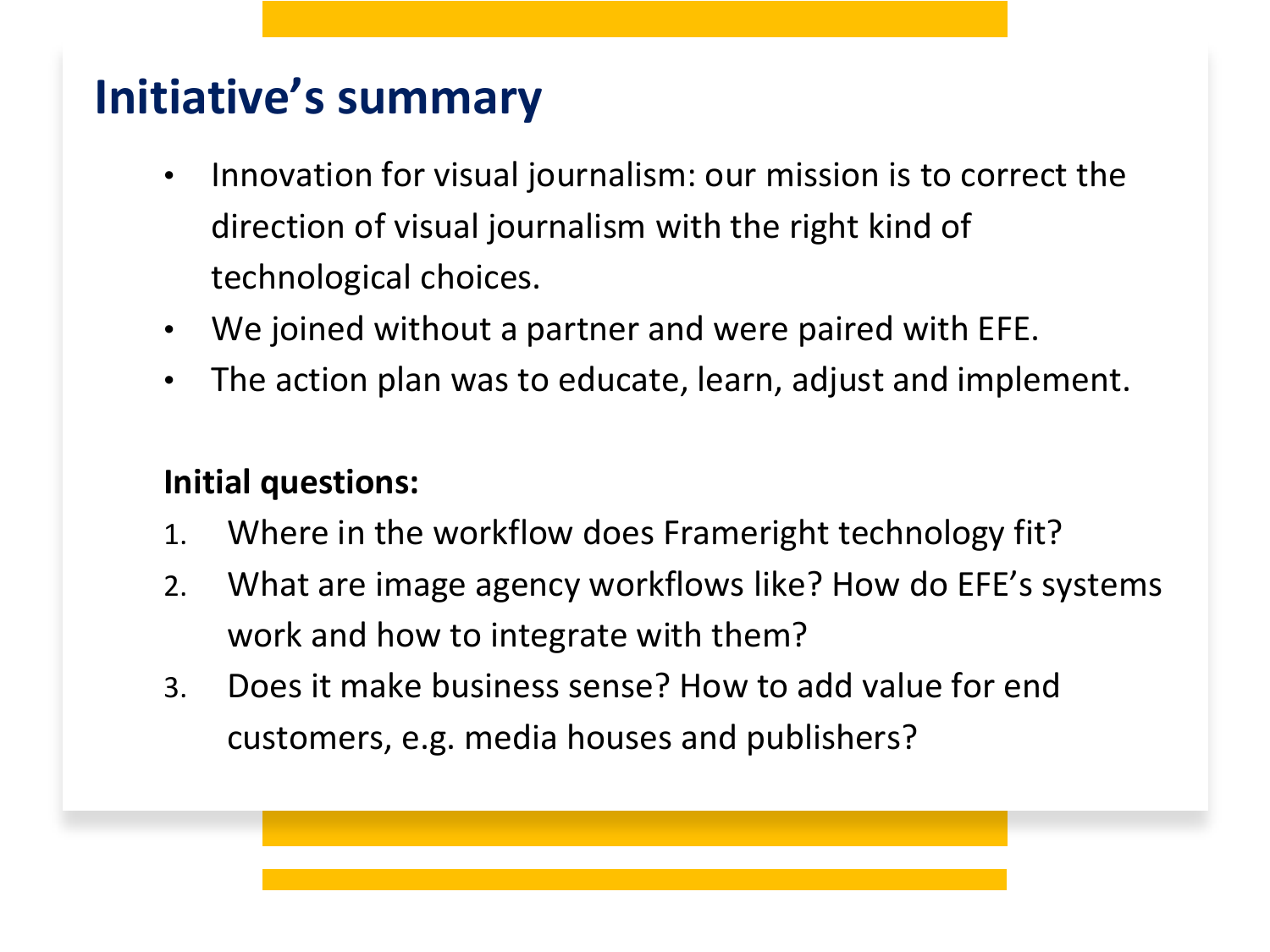## **Initiative's results**

From a pipeline burden

Into a process solution

Recognize business and tech requirements

Roadmap for adoption and integration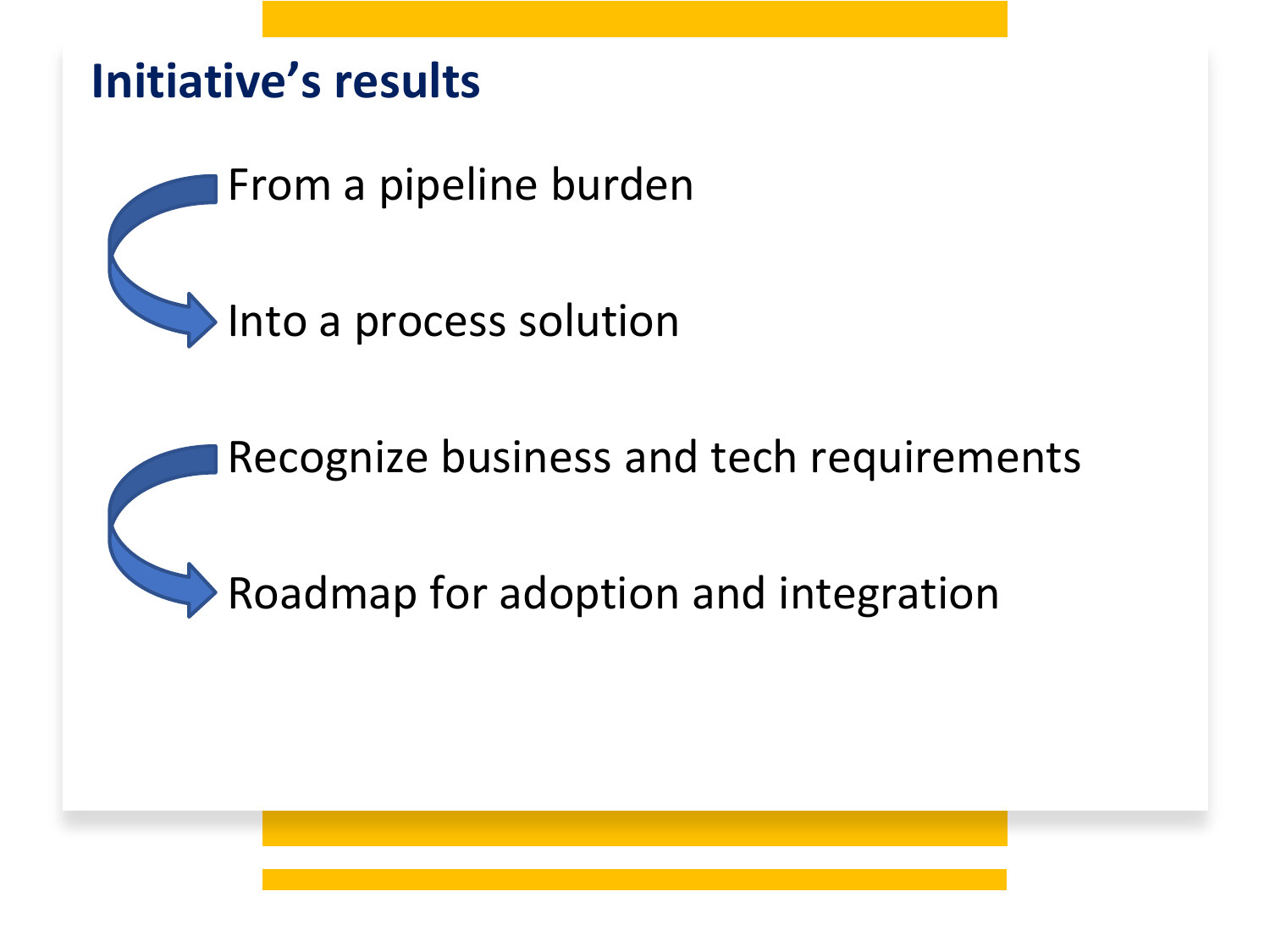### **Challenges**

- Often innovation is seen as a burden. This is where the door can often close. The time and space provided by the Stars4Media initiative gave us an opportunity to keep researching and assessing further.
- Many stakeholders with different needs. How to communicate interdisciplinary?
- Innovation is often hindered by hurry and bad execution in the pilot phase. Our plan was to remove these limitations.
- Practical challenges faced and solved: Summertime and holiday season, travel restrictions, language barriers.